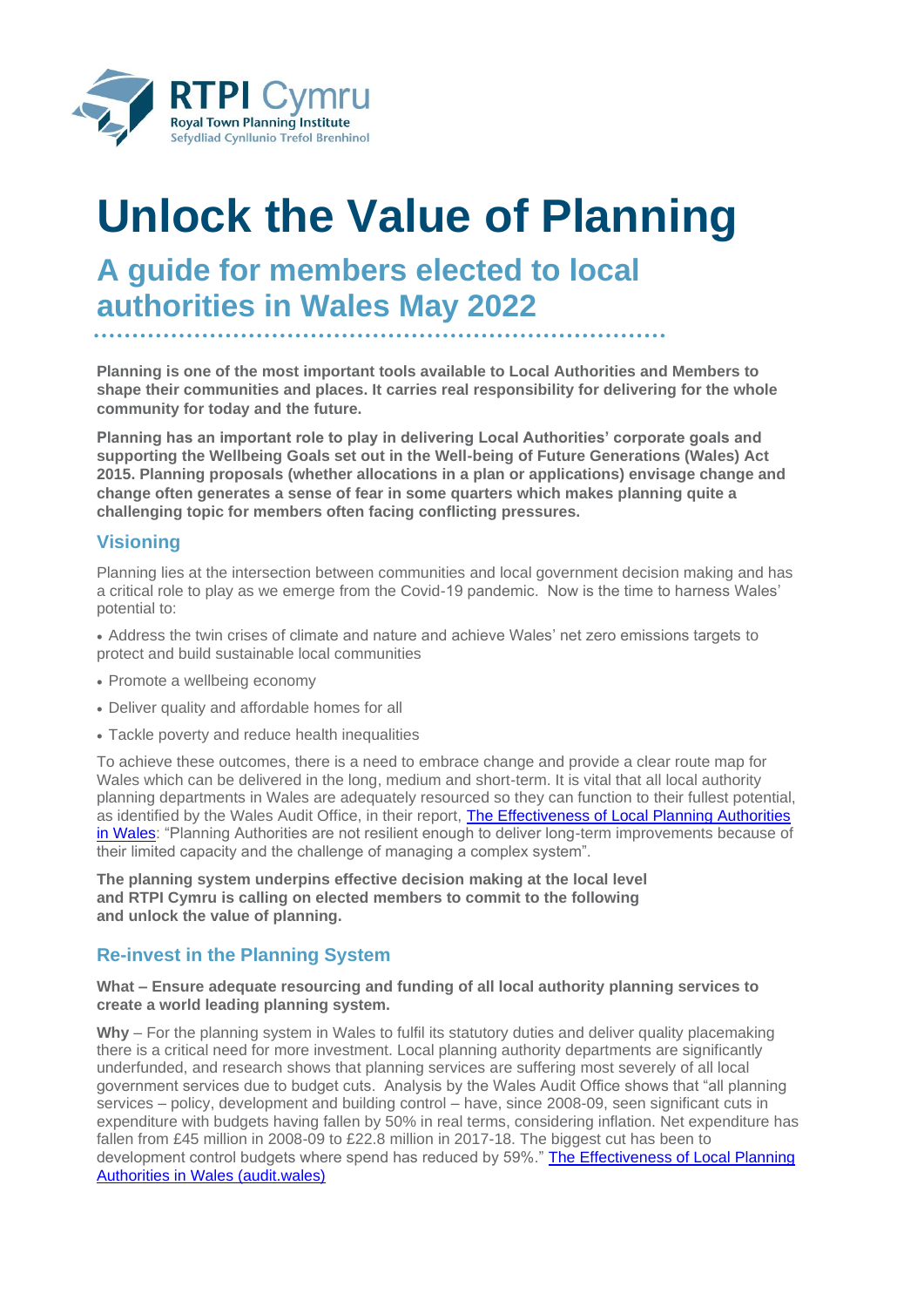

The need for investment has been widely recognised across public, private and third sectors. Planning fees should be ring fenced to support the adequate resourcing of the service, in addition regular, small and transparently justified changes to fees. We believe that planning fee increases should be evidence based and supported with clear proposals to improve delivery, but any increases need to be ringfenced to support the delivery improvements in the service.

Local Development Plans (LDPs) are an essential tool for local authorities to use to shape their local areas and deliver their visions. Emerging Strategic Development Plans (SDPs) provide the opportunity for local authorities to collaborate to seize benefits and address issues in the wider area and must be invested in to realise these benefits.

## **Support Place Leadership**

**What – Support planning services to deliver place-based leadership through facilitating the Placemaking Principles and place-based approaches and championing the role of Chief Planning Officers.**

**Why** - A place-based approach is about considering all aspects that impact on that area. Planners are the placemaking conduits - the planning service has a critical coordinating role to play in delivering integrated strategies for the economy, infrastructure, and environment as part of a place-based approach.

RTPI Cymru supports the Placemaking Principles as set out in the [Placemaking Wales Charter](http://dcfw.org/wp-content/uploads/2020/09/PlacemakingWales_A4Charter_ENG.jpg) as a further means to overcome organisational and sectoral boundaries. The Charter calls on all those responsible for the development of places to work and plan together with local communities, to improve the lives of people, support inclusive growth and create thriving sustainable places. This includes improving coordination between policy, plans and funding and enhancing collaboration and communication across all sectors and stakeholders, including local authority departments, key agencies, the private sector and local communities. As the key decision makers for their communities, elected members play an important role in this process by acting as the democratic layer of placemaking and place leadership through active public engagement.

As natural collaborators, planners can ensure that the spatial implications of other local authority functions are considered. The training that a planner has is fundamentally about making connections and seeing the bigger picture; these are invaluable skills to feed into corporate discussions. To support place-based leadership, RTPI Cymru wishes to highlight the vital role statutory Chief Planning Officers can play within local authorities and their important partnership with elected members. RTPI Cymru calls upon Authorities to commit to ensuring that planning expertise is used corporately in local government so that the value of place and its preventative upstream impact on public health and decarbonisation can be embedded within decision making frameworks for investment and integrated service delivery.

### **Plan for a Zero Net Future**

#### **What – Embed sustainable approaches to development within everyday decision making to promote environmentally sustainable lifestyles and nature-positive places.**

**Why** – To address the twin crises of climate and nature there needs to be a coordinated effort made across all sectors of society to transform the way in which we live and to promote low carbon lifestyles. There is potential to create more resilient places through the planning system to promote sustainable patterns of development across all aspects of the economy, society, and environment. RTPI Cymru supports the direction of travel set out in PPW and Future Wales, which places the consideration of the climate and ecological emergency at the heart of the planning system. RTPI Cymru calls on elected members to support planners working in the new planning system in meeting our ambitious net zero targets through local action such as:

- promoting local living • delivering sustainable housing solutions
- providing active and sustainable travel infrastructure ecting and enhancing biodiversity
- embedding the Reuse First Principle
- supporting low carbon infrastructure